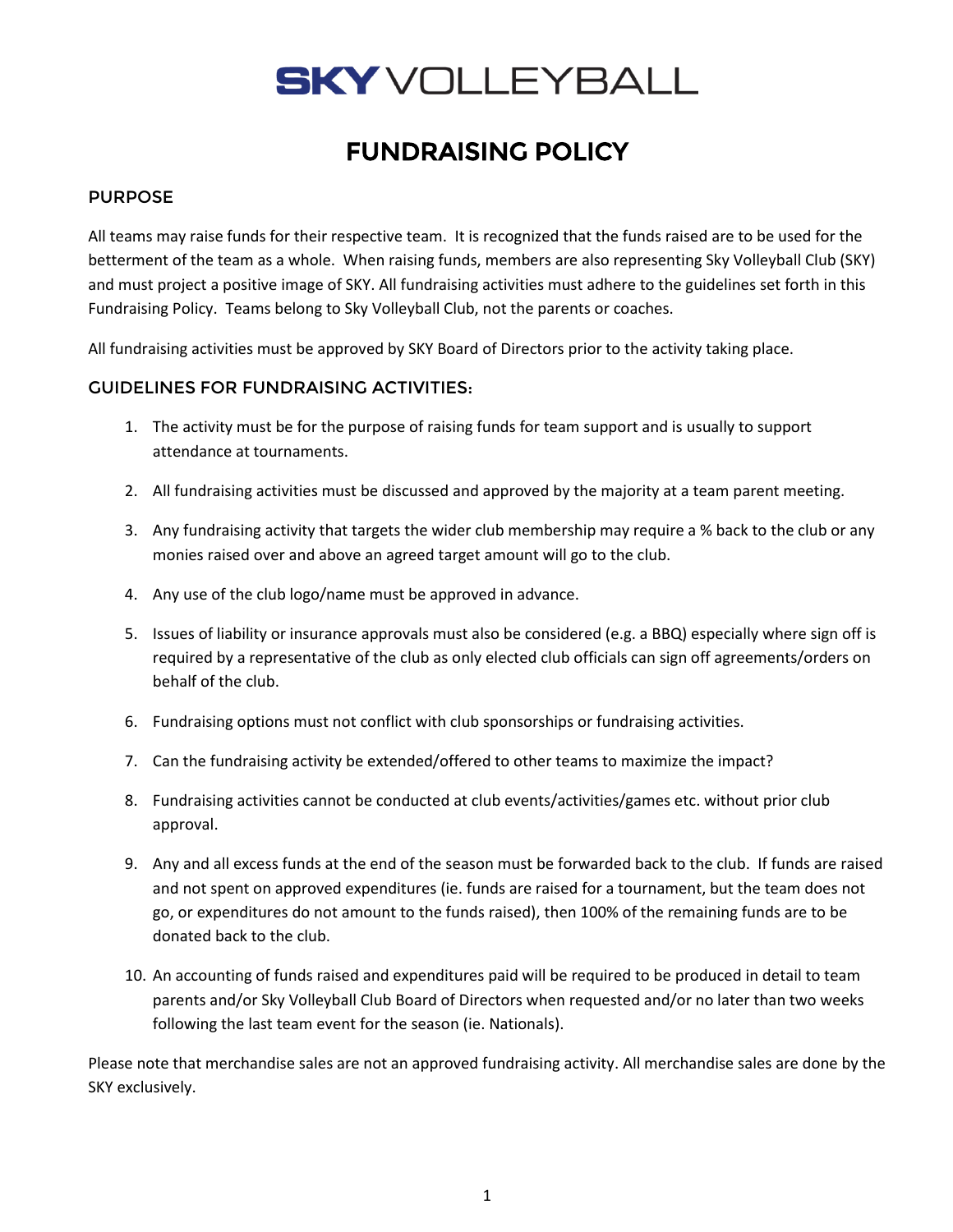# **SKY** VOLLEYBALL

# FAILURE TO COMPLY OR ADHERE TO CLUB POLICY:

If any team is deemed by the board to have failed to comply with the above guidelines, the following may apply:

- 1. Possible removal of practice time.
- 2. Possible removal of the Coach or persons (either from the team or club) or suspension.
- 3. Possible forfeiture of 100% of funds raised.
- 4. Any other punishment the board deems necessary.

The board, at its discretion, will decide on a case by case basis if any team has failed to adhere or comply to policy, and what, if any, action needs to be taken against the offending team or party.

### TO GAIN APPROVAL:

- 1. Complete an application form 14 days prior to the activity, which can be found on the Sky Volleyball Club website [www.skyvolleyballclub.ca](http://www.skyvolleyballclub.ca/)
- 2. Email completed application form to info@skyvolleyballclub.ca
- 3. If you have any questions about the application form please email info@skyvolleyballclub.ca

Once submitted, the SKY Board of Directors will review each application. The outcome of this review will be communicated to the team contact nominated on the application form.

If you wish to discuss further, please email info@skyvolleyballclub.ca and you will be contacted first by a board member and if required by the Club President.

### PERMITTED EXPENDITURES GUIDELINE:

- 1. Tournament registration fees.
- 2. Non Sky-branded apparel, equipment bags.
- 3. Hotel and travel expenses for registered roster players and registered coaches.
- 4. Team meals for registered roster players and registered team coaches.
- 5. Costs for team social activities, year-end banquets and team awards.
- 6. Miscellaneous team expenses (paper, fax/phone, etc.).